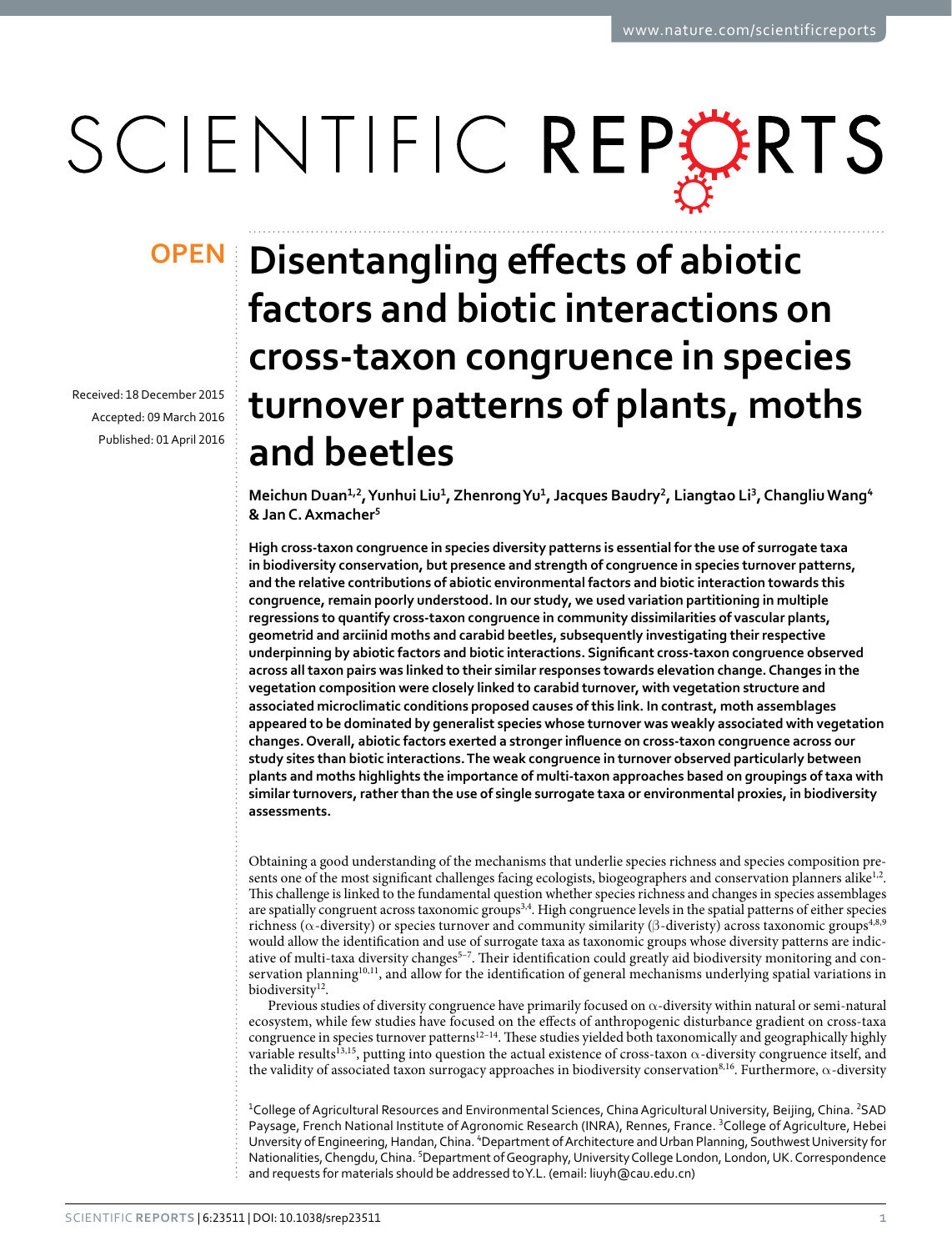on its own contains limited biological information<sup>[6](#page-6-5),[13](#page-7-5)</sup>, since assemblages identical in their  $\alpha$ -diversity can have a completely different species composition, fulfil very different ecosystem functions and provide distinctly different ecosystem services. Accordingly, the congruence in turnover patterns or community similarity across taxa that can provide important insights for biodiversity conservation<sup>[11,](#page-7-3)17</sup> has recently received increasing atten-tion<sup>10[,18,](#page-7-9)19</sup>. Respective studies have confirmed an apparent wide-spread, strong congruence in spatial community dissimilarity patterns across taxonomic groups[6](#page-6-5),[13](#page-7-5),[20](#page-7-11), but the underlying causes for these patterns are still poorly understood $17,21,22$  $17,21,22$  $17,21,22$ .

High cross-taxon congruence has been related both to similarities in the response patterns of these taxa to changes in environmental variables and to biotic interactions[5](#page-6-4),[19](#page-7-10),[23–25.](#page-7-14) However, the relative contributions of envi-ronmental abiotic drivers and biotic interactions towards cross-taxon congruence remain widely unknown<sup>[21,](#page-7-12)26</sup>. Some studies indicated significant biotic interactions between plant and animal assemblages that persisted even when the effects of environmental factors were controlled<sup>22,27</sup>. Thus surrogate taxa could be identified based on the direct biotic interactions such as trophic relationships between target and surrogate taxa<sup>[3,](#page-6-2)[5](#page-6-4)[,23](#page-7-14)</sup>. Other investi-gations suggested environmental variables to exert a predominant influence on links between taxon pairs<sup>[24,](#page-7-17)[28,](#page-7-18)29</sup>. In this context, environmental parameters could be effectively used and potentially also be directly managed in the context of biodiversity conservation<sup>9,[13](#page-7-5),[21](#page-7-12)</sup>. The picture becomes further complicated once geographic distance is added as potential explanatory parameter. Geographic distance is commonly regarded as relating to mid- to large-scale environmental gradients $^{22,30,31}$  $^{22,30,31}$  $^{22,30,31}$ , and associated with dispersal limitations $^{26,32}$ . Since these also strongly affect turnover in different taxa with implications for cross-taxon congruence<sup>6,[30](#page-7-20)</sup>, neglecting the spatial setting of plots in the analyses of species' turnover patterns could create misleading results<sup>33</sup>. Few studies have nonetheless tried to disentangle the relative contributions of environmental and biotic factors on cross-taxon congruence while simultaneously controlling for the effects directly related to geographic distance<sup>22,[33,](#page-7-23)34</sup>.

Our study builds on earlier investigations showing that the  $\alpha$ -diversity patterns of four taxonomic groups, vascular plants and three insect taxa (Lepidoptera: Geometridae and Erebidae, subfamily Arctiinae, and Coleoptera: Carabidae), are highly non-congruent in our study area composed of plots situated along both altitudinal and anthropogenic gradients in an anthropogenically transformed mountainous landscape matrix<sup>[8](#page-7-0)</sup>. Here, we now investigate the links and drivers of turnover patterns across these four taxa. Vascular plants as the main group of producers in terrestrial ecosystems are often hypothesized to strongly influence the species composition of consumers across trophic levels via bottom-up effects<sup>5,35</sup>. The two moth taxa represent herbivores that are characterized by a strong dispersal ability<sup>36</sup>, while carabids represent a chiefly predatory insect taxon with some graniv-orous and omnivorous species<sup>[37](#page-7-27)</sup> that contains a number of flightless species and generally shows a more limited dispersal in comparison to the moths.

In establishing the degree of cross-taxon congruence in species turnover patterns across these four taxonomic groups, we particularly focused on the partial contributions of environmental factors and biotic interactions. We first of all hypothesize that a strong congruency exists between vascular plants and carabid beetles. Both taxa are chiefly composed of weak dispersers, with plants strongly relying on passive dispersal and with most carabid species known to chiefly disperse over limited distances of only up to 50  $m<sup>38</sup>$ . In comparison to highly mobile moths, plants and beetles will therefore be more strongly influenced by local environmental conditions and anthropogenic disturbances. Moreover, we hypothesize that strong congruency also exists between vascular plants and the two moth taxa even the role of environmental factors is controlled for due to the direct trophic link between the plants and herbivorous pollinators. We furthermore aim to identify potential surrogate taxa or envrionmental proxies that allow predictions of turnover patterns across our different taxa.

### **Results**

**Species composition.** We recorded a total of 415 vascular plant species, while 14692 specimens representing 110 species of geometrids and 1543 individuals representing 20 arctiinid species were caught in light traps, and 3663 carabids representing 73 species were sampled in the pitfall traps. Each study site and habitat had its own, unique species of vascular plants. For carabids, all study sites, but not all habitat types at all sites contained unique species. For geometrids, only woodland and grassland habitats harbored unique species. Two sites, Dayushu and Gaojiaying, and none of the habitats harbored unique arctiinid species (Supplementary Table S1).

**Species turnover between study sites and habitats.** The non-metric multidimensional scaling (NMDS) showed that both moth assemblages formed very distinct study site-specific clusters [\(Fig. 1c,d](#page-2-0)). A clear trend for the formation of such clusters was also visible in ground beetles [\(Fig. 1b\)](#page-2-0) and the vegetation [\(Fig. 1a](#page-2-0)), but particularly in the plant communities, there was a higher degree of overlap between plots from different sites. Plant and carabid assemblages recorded on cultivated land also showed a tendency to separate from assemblages recorded at the other habitats across sites, with carabid assemblages on orchards clustering together with the "cultivated land" assemblages. No habitat-specific clusters were observed for either moth taxon [\(Fig. 1c,d](#page-2-0)).

**Individual environmental variables as predictors of species turnover.** The turnover in all taxonomic groups was significantly correlated with elevation and also the habitat type 'cultivated land', with the latter being particularly significant for vascular plants and carabids ( $P < 0.001$ ). Additionally, vascular plants were significantly correlated with all environmental variables except soil texture and landscape diversity (SHDI). Apart from elevation and cultivated land, carabid turnover was also significantly linked to the % of semi-natural land area (SNP), while arctiinid turnover was additionally correlated with changes in total N and soil texture [\(Table 1](#page-2-1)).

**Cross-taxon congruence.** All comparisons of turnover patterns between pairs of taxa showed significant positive correlations in  $R_T^2$  (P < 0.001, [Table 2](#page-3-0)). Species turnover in vascular plants was most strongly linked to carabid turnover, while turnover in geometrids and arctiinids were more closely linked than turnover of either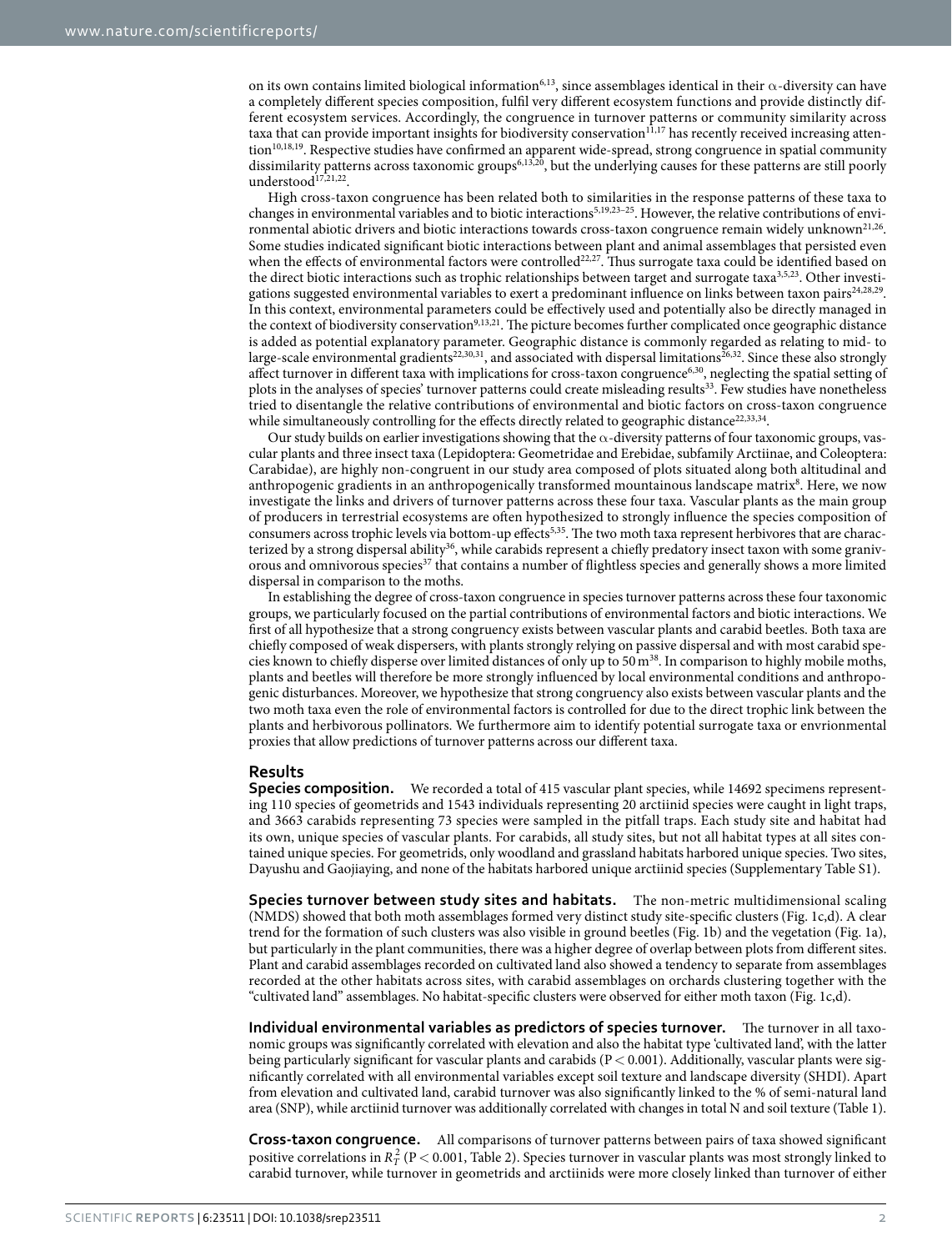

<span id="page-2-0"></span>**Figure 1.** NMDS ordination plots showing the assemblage structure of (**a**) vascular plants (Sørensen dissimilarity, stress: 0.14), (**b**) Carabidae (CNESS *m*= 3, stress: 0.20), (**c**) Geometridae (CNESS *m*= 16, stress: 0.18) and (**d**) Arctiinae (CNESS *m*= 3, stress: 0.19), study sites: circle - Dayushu (1), triangle - Gaojiaying (2); diamond - Baiqi (3); square - Shizigou (4), habitat types: white - cultivated land (CL), close grey with black line orchard (OR), grey - grassland (GL), black - woodland (WL).

<span id="page-2-1"></span>

| Environmental distance matrix  | Vascular plants | Carabidae | Geometridae | Arctiinae |
|--------------------------------|-----------------|-----------|-------------|-----------|
| Elevation (Ele)                | $0.32***$       | $0.26***$ | $0.35***$   | $0.25***$ |
| Soil total N (TN)              | $0.24***$       | 0.03      | $-0.09$     | $0.11*$   |
| Soil texture (ST)              | $-0.07$         | $-0.03$   | $-0.12$     | $0.19***$ |
| Cultivated land (CL)           | $0.47***$       | $0.28***$ | $0.15***$   | $0.10*$   |
| Orchard (OR)                   | $0.08*$         | $-0.14$   | 0.02        | $-0.07$   |
| Woodland (WL)                  | $0.14***$       | 0.02      | $-0.1$      | $-0.04$   |
| Grassland (GL)                 | $0.20***$       | 0.02      | $-0.02$     | $-0.08$   |
| Landscape diversity (SHDI)     | 0.03            | 0.04      | $-0.1$      | 0.01      |
| Semi-natural land area % (SNP) | $0.76***$       | $0.23**$  | $0.06*$     | $-0.04$   |

**Table 1. The Spearman correlation coefficient of partial Mantel tests between environmental distance matrices and the dissimilarity matrix of each taxon when the geographic distance was being controlled.** Levels of statistical significance (under one-tailed test of 1000 random permutations): \*P < 0.05, \*\*P < 0.01, \*\*\* $P < 0.001$ .

moth taxon with the assemblage changes in carabids or plants. For the congruence correlated with the remaining environmental distances (CTE), reflecting the independent effect of changes in environmental factors on cross-taxon congruence, the model between plants and carabids explained the highest degree of variance (13% and 8%), while the other models explained distinctly lower proportions ( $\langle 3\%$  of variance). Plant and carabid turnover was also well predicted by PT (the congruence not associated with geographic or environmental distances and hence related purely to proxies of potential biotic interactions), indicating proxies for potential biotic interactions between them, while the PT-link between vascular plants and the two moth assemblages was not significant.

### **Discussion**

There are two contrasting views on the role of environmental conditions on cross-taxon congruence. A range of studies links significant cross-taxon congruence to common response patterns of the different taxa to changes in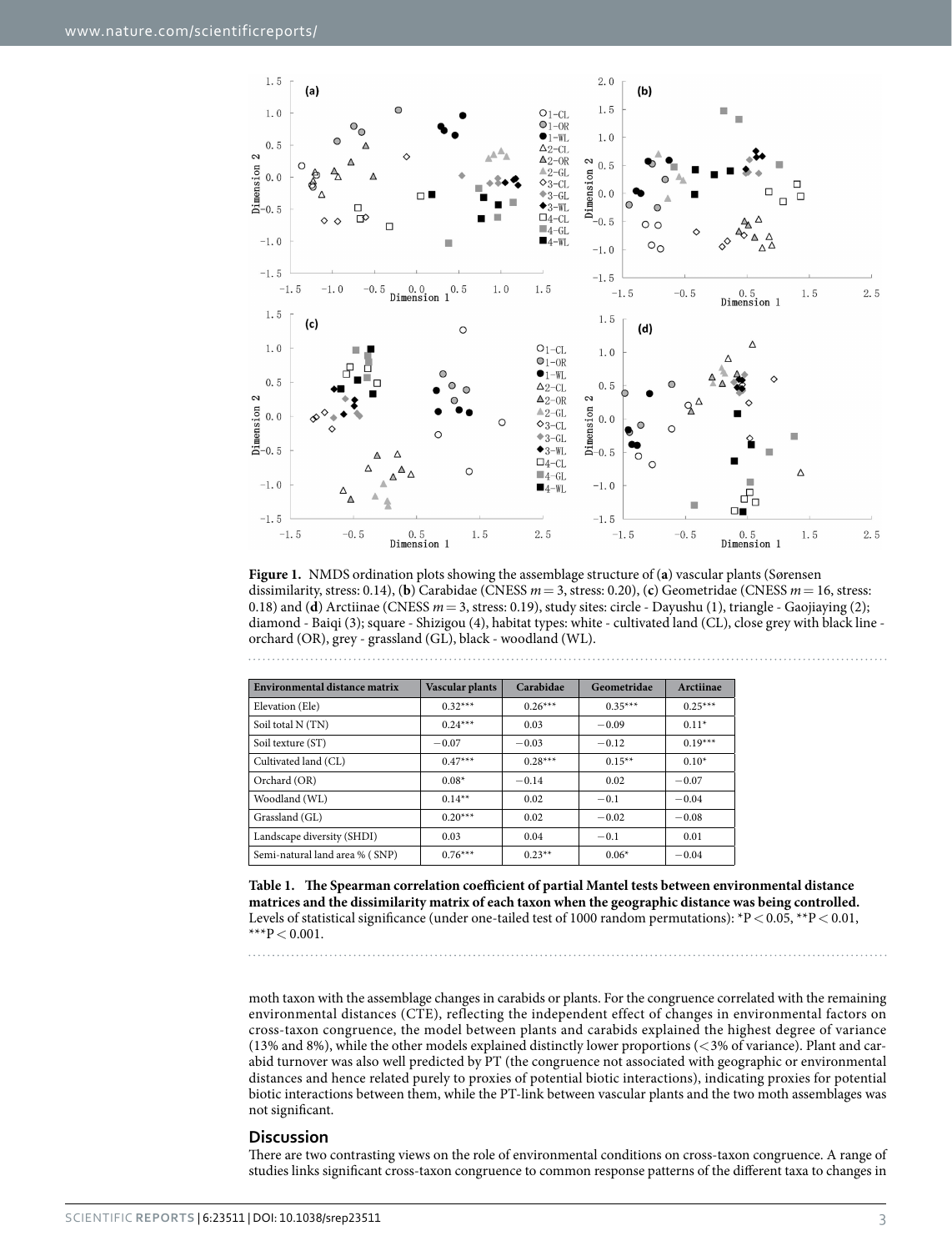<span id="page-3-0"></span>

| Number of<br>model | Dependent<br>Taxon | <b>Taxon used as</b><br>Independent variable | $R_T^2$     | $CTG + CTGE$ | <b>CTE</b> | <b>PT</b> |
|--------------------|--------------------|----------------------------------------------|-------------|--------------|------------|-----------|
| 1                  | Vascular plants    | Carabidae                                    | $27.4%***$  | 10.00%       | 13.00%     | 4.30%     |
| $\overline{c}$     | Carabidae          | Vascular plants                              | $27.4%***$  | 12.40%       | 8.00%      | 7.00%     |
| 3                  | Vascular plants    | Geometridae                                  | $13.2%***$  | 10.20%       | 2.80%      | 0.20%     |
| $\overline{4}$     | Geometridae        | Vascular plants                              | $13.2%***$  | 11.70%       | 1.30%      | 0.20%     |
| 5                  | Vascular plants    | Arctiinae                                    | $4.8\%$ *** | 4.20%        | 0.30%      | 0.30%     |
| 6                  | Arctiinae          | Vascular plants                              | $4.8\%***$  | 4.30%        | 0.20%      | 0.30%     |
| 7                  | Carabidae          | Geometridae                                  | $21.1\%***$ | 18.80%       | 1.70%      | 0.60%     |
| 8                  | Geometridae        | Carabidae                                    | $21.1\%***$ | 19.80%       | 0.90%      | 0.30%     |
| 9                  | Carabidae          | Arctiinae                                    | $13.9%***$  | 10.80%       | 1.90%      | 1.30%     |
| 10                 | Arctiinae          | Carabidae                                    | $13.9%***$  | 10.60%       | 2.10%      | 1.20%     |
| 11                 | Geometridae        | Arctiinae                                    | $26.0\%***$ | 22.40%       | 0.40%      | 3.20%     |
| 12                 | Arctiinae          | Geometridae                                  | $26.0\%***$ | 19.30%       | 0.90%      | 5.80%     |

Table 2. Degree of cross-taxon congruence  $(R_T^2)$ , levels of statistical significance (1000 random **permutations).** \*\*\*P<0.001, representing the congruence of species turnover between two taxa, partitioned into three fractions by variation partitioning, the congruence between two taxa explained by geographic distance (CTG+CTGE), independently by environmental distance (CTE), and PT represents the congruence between two taxa believed to relate to their direct biotic interaction).

key environmental factors<sup>[23](#page-7-14)</sup>, such as available energy<sup>[24](#page-7-17)</sup>, humidity<sup>[28](#page-7-18)</sup> or grazing regimes<sup>[34](#page-7-24)</sup>. In contrast, other authors argue that different taxa will show highly independent specific responses to changes in environmental condi-tions<sup>16[,18](#page-7-9)[,19](#page-7-10),39</sup>, which in turn is often linked to weak congruence<sup>[10](#page-7-2),[17](#page-7-8),[20](#page-7-11)</sup>. The variations in the independent influence environmental factors exert on cross-taxon congruence of different taxon pairs in our study can be related to this divergence in viewpoints and past observations.

The most important environmental determinant of turnover across taxa was elevation, which commonly represents a whole array of environmental factors. These include temperature, radiation and barometric pressure, which all show monotonic responses to changes in elevation, as well as precipitation<sup>[40](#page-7-30)</sup>, where links can nonetheless be much more complex and influenced for example through variations in exposition or the vegetation structur[e41.](#page-7-31) These environmental changes have implications also for soil parameters, with pH and soil organic matter (SOM) in our study area distinctly changing in relation to changes in elevation. Given this wealth of parameters associated to elevation, it is unsurprising that this factor exerts a strong influence on the turnover of all four target taxa in our study area, which results in the significant explanatory value of elevation in explaining and underpinning inter-taxon congruencies.

Beyond the influence of elevation, the strong overall congruence observed between the turnover in vascular plants and carabids can be explained by both of them additionally reacting strongly towards a similar set of additional environmental variables, particularly to land cultivation and the proportion of semi-natural land present in the plot vicinity. These parameters chiefly reflect the anthropogenic disturbance gradient, with the results confirming our expectations. Cultivation impacted on the species composition of both vascular plants and carabids due to its direct associations with habitat management<sup>42</sup>, including the application of agro-chemicals that are known to exert a strong controlling effect on both these taxa<sup>[39](#page-7-29)</sup>. The strong association between species compositions of plants and carabids with neighboring semi-natural habitats can be linked to the low mobility of the two tax[a43](#page-7-33),[44](#page-7-34). This results in neighboring habitats becoming the main source for species' colonization. In contrast to plants and carabids, the turnover in the two moth assemblages showed little associations with habitat types and landscape patterns in the vicinity, which we believe relates not only to their greater mobility, but also to the presence of moth assemblages chiefly composed of habitat generalists across the investigated landscape, since other studies have shown a very strong influence of habitat type even across plots in close proximity for geometrid moths<sup>45</sup>. It also appears that with the exception of elevation, plant and moth assemblages react distinctly different to the measured environmental parameters.

Biotic interactions, including trophic interactions, host–parasitoid interactions, but also intraspecific interac-tions at the same trophic level, may promote cross-taxon congruence<sup>[1,](#page-6-0)21</sup>. Observed positive relationships between plants and their consumers are often linked to the 'food-plant diversity hypothesis['27.](#page-7-16) Here, a positive feedback between plant and herbivore species richness is attributed to an increase in food variety available to the herbivore community. Similar positive feedback links are also hypothesized to connect herbivore assemblages to assemblages at higher trophic level[s1](#page-6-0),[46](#page-7-36). Additionally, increased plant species richness according to the 'vegetation structure hypothesis<sup>'[24,](#page-7-17)25</sup> also results in an increased complexity of the vegetation structure which offers more structural niches for a wider range of animal species to fill. Theoretical deliberations suggest that changes in plant species communities are associated with changes in both, available food selection for herbivores and structural niches, and should therefore also trigger shifts in the assemblage structure at higher trophic levels. Such strong congruence in compositional changes related to producer-consumer links has already been reported in a number of studies $1,6,33$  $1,6,33$  $1,6,33$  $1,6,33$ .

In contrast to our second hypothesis and these studies, the assemblage structure of the two herbivorous moth taxa which rely heavily on the vegetation as key food resource for their caterpillars and as nectar source of adult moths<sup>47</sup>, shows only weak direct links with the vegetation composition in our study. This is particularly true once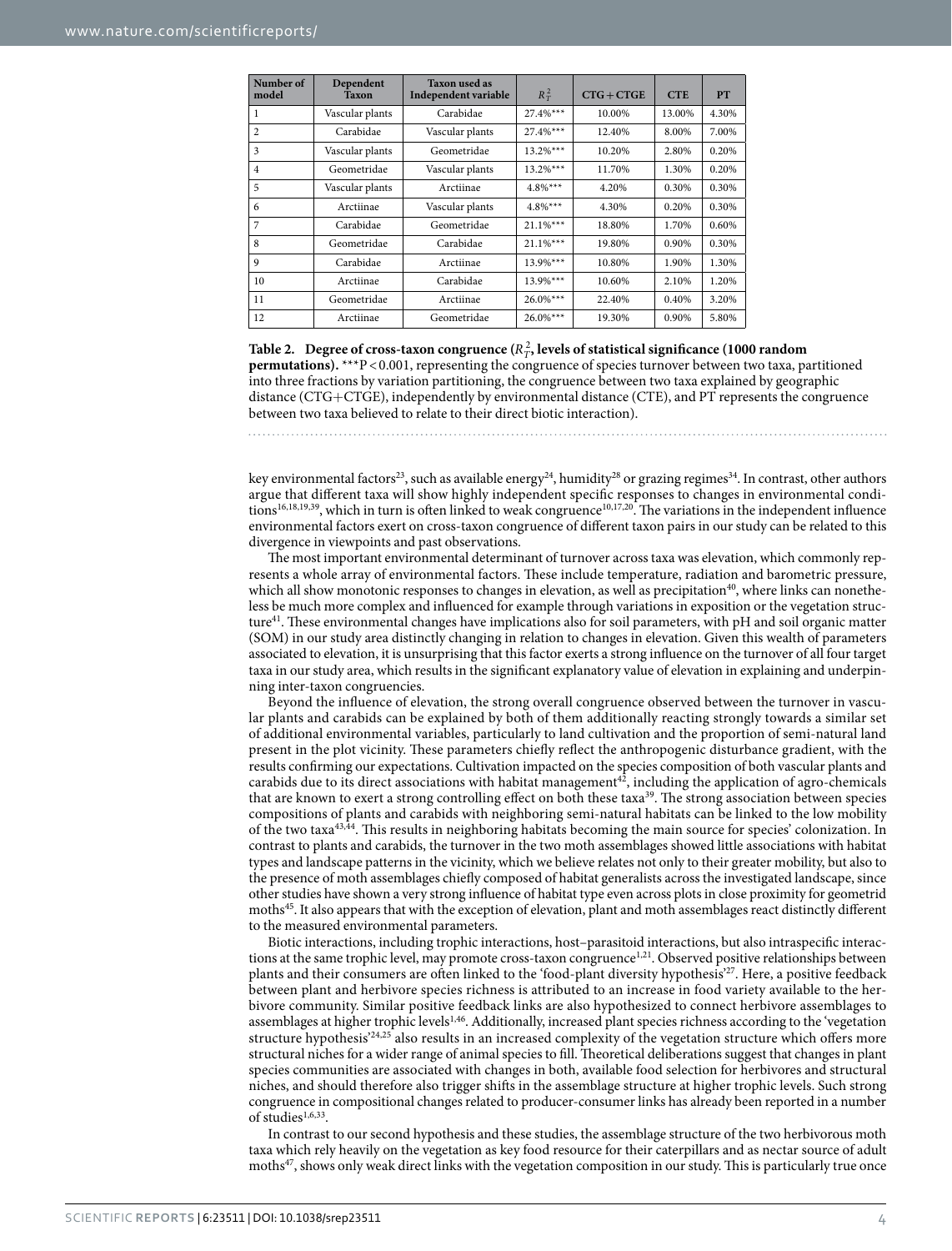the role of abiotic environmental factors has been accounted for. Similar patterns were already observed for the turnover in geometrid moth assemblages on Mt Kilimanjaro<sup>8</sup> and Changbai Mountain<sup>[29](#page-7-19)</sup>, which primarily relates to abiotic factors such as precipitation and temperature, rather than to direct biotic interactions between the moth and plant assemblages. In our study, the weak direct biotic links between the turnover of plant and herbivore taxa can be explained partly by the widespread loss and degradation of pristine habitats during the agricultural transformations and the historical widespread logging occurring in this region<sup>48</sup>. The associated loss of pristine habitat specialists will have led to the current moth assemblages being mainly composed of generalist species with weaker associations to specific plant species<sup>5,[29](#page-7-19),[49](#page-7-40)</sup>. This also supports the general lack of moth habitat specialists mentioned above (Supplementary Table S1). The relatively low species richness in both, the recorded arctiinid, but partly also the geometrid assemblages in comparison to other studies<sup>28[,36](#page-7-26),50</sup>, can be seen as indicative of this pattern, too.

With most ground beetles being predatory or omnivorous<sup>37</sup>, carabids and vascular plants widely lack direct food-related relationships. The strong direct links observed between plant and carabid turnover are therefore likely to be related to trends underlying the "vegetation structure hypothesis"[24,](#page-7-17)[25](#page-7-37). Previous studies have reported on the importance of the vegetation in determining the physical structure of beetle habitats, providing a variety of microhabitats, shelter, as well as ovipositioning sites<sup>42,[44,](#page-7-34)51</sup>. These effects will have been integrated in the measured proxies for potential biotic interactions (PT value). Qian *et al.*[31](#page-7-21) suggest that this fraction also reflects common responses of two taxonomic groups to unmeasured environmental factors. Our analyses already included a very wide range of environmental factors via the inclusion of elevation, soil parameters, habitat types and landscape structure. In line with Jones *et al.*[30](#page-7-20) and Özkan *et al.*[21,](#page-7-12) we thus believe that our results, suggest the presence of direct biotic links between plants and ground beetles that also support the significant congruence in their turnover patterns.

Our results are indicative of a highly complex and variable interplay of environmental factors and potential biotic interaction in explaining cross-taxon congruence in turnover patterns of the investigated taxon pairs. These differentiations are also expected in relation to spatial scales and biogeographic processes acting within them<sup>[2](#page-6-1),4</sup>. The overall spatial extent and resolution of any investigation is known to strongly affect the relative roles of these mechanisms in explaining congruence in turnover patterns<sup>10,12</sup>. For localized studies, biotic interaction are commonly assumed to play a particularly strong role in determining biodiversity patterns, whereas environmental variables are expected to become more important once study areas cover large regions and grain sizes<sup>2,[5,](#page-6-4)22</sup>. Our study covers a substantial region, where the influences of abiotic environmental variables on the cross-taxon congruence between all taxon pairs with the exemption of the two moth taxa are stronger than influences of the proxies for potential biotic interactions. The crucial role of elevation as explanatory environmental factor for species turnover and the resulting congruence in cross-taxon turnover patterns is furthermore an environmental parameter that is strongly linked to intermediate or large study areas. It can hence be speculated that once this dominant factor is kept relatively constant as expected in small study areas, biotic interactions will indeed show a strongly increased explanatory value for potential congruence in the turnover of our taxonomic groups.

Spatial differentiations in species assemblages also strongly relate to dispersal limitations, with the species composition between two sites generally increasing in dissimilarity with increased geographic distance<sup>[26](#page-7-15),32</sup>. Differences in dispersal strategies and processes in different taxa will therefore further underpin the degree of cross-taxon congruence in species turnover pattern[13](#page-7-5),[30](#page-7-20). Our results only provide some indications of these trends via the distinct pairing of moth assemblages and carabid with vascular plant assemblages, reflecting pairs of strong versus weak dispersers. Future studies could examine the role of dispersal limitations on cross-taxon congruence in species turnover in a spatially explicit manner across different spatial scales. This means that both, the specific ecological traits of the investigated taxa themselves and the spatial dimensions of the investigation, will determine the relative importance different drivers exert on cross-taxon turnover congruence<sup>4,52</sup>.

A key finding of our study is the low congruence between vascular plants and herbivorous, pollinating moth taxa in this anthropogenically transformed landscape matrix, especially once the influence of abiotic factors is controlled for. Previous studies across a variety of taxonomic groups, natural ecosystems and spatial scales, have also reported low cross-taxon congruence of species turnover patterns between insect and other taxa or between different groups of insects<sup>4[,9](#page-7-1)[,17](#page-7-8)[,20](#page-7-11)[,21](#page-7-12),52</sup>. Thus, the widespread use of surrogate taxa like vascular plants or vertebrates without any further consideration of insects that represent the most species-rich taxa on our planets that also fulfil a plethora of crucial ecological functions must be seen extremely critical. Supplementing earlier reports on the lack of congruence in  $\alpha$ -diversity patterns<sup>8</sup> and general meta-analyses of species richness patterns<sup>[4,](#page-6-3)[5,](#page-6-4)15</sup>, turnover congruence across taxon-pairs was highly variable and relatively weak, particularly once elevation change as dominant determinant was controlled for. Thus, the potential for 'single taxon surrogacy' is clearly limited. Even the use of environmental proxies that suggested by many studies<sup>9[,13](#page-7-5)[,24](#page-7-17),28</sup>, in this case namely elevation change as environmental biodiversity proxy, is limited. Correlation coefficients between changes in species assemblages and elevation ranged from 0.26–0.35, with much smaller coefficients reported for all other environmental drivers like habitat type. These values are substantially lower than 0.7 that has been proposed as threshold to judge an optimal surrogate $17,20$ .

However, our results also indicate that the subset of taxa could be representative of biodiversity<sup>[4](#page-6-3),[17](#page-7-8)</sup>. Vascular plants could be used to represent the turnover in carabids, with geometrid and arctiinid moths forming another taxon pair with very similar turnover patterns and responses to environmental and biotic changes. Thus, a combined use of either one of the taxon pairs vascular plants/carabids and geometrids/arctiinids would provide strong implications for the turnover of all four taxa investigated (Supplementary Table S2). The selection of suitable surrogate pairings or groupings will nonetheless require strong insights into the highly differentiated responses of the respective taxa to environmental and biotic changes that occur across different spatial scales, and  $\alpha$ - and β-diversity patterns likely require independent consideration. While our study provides some first strong insights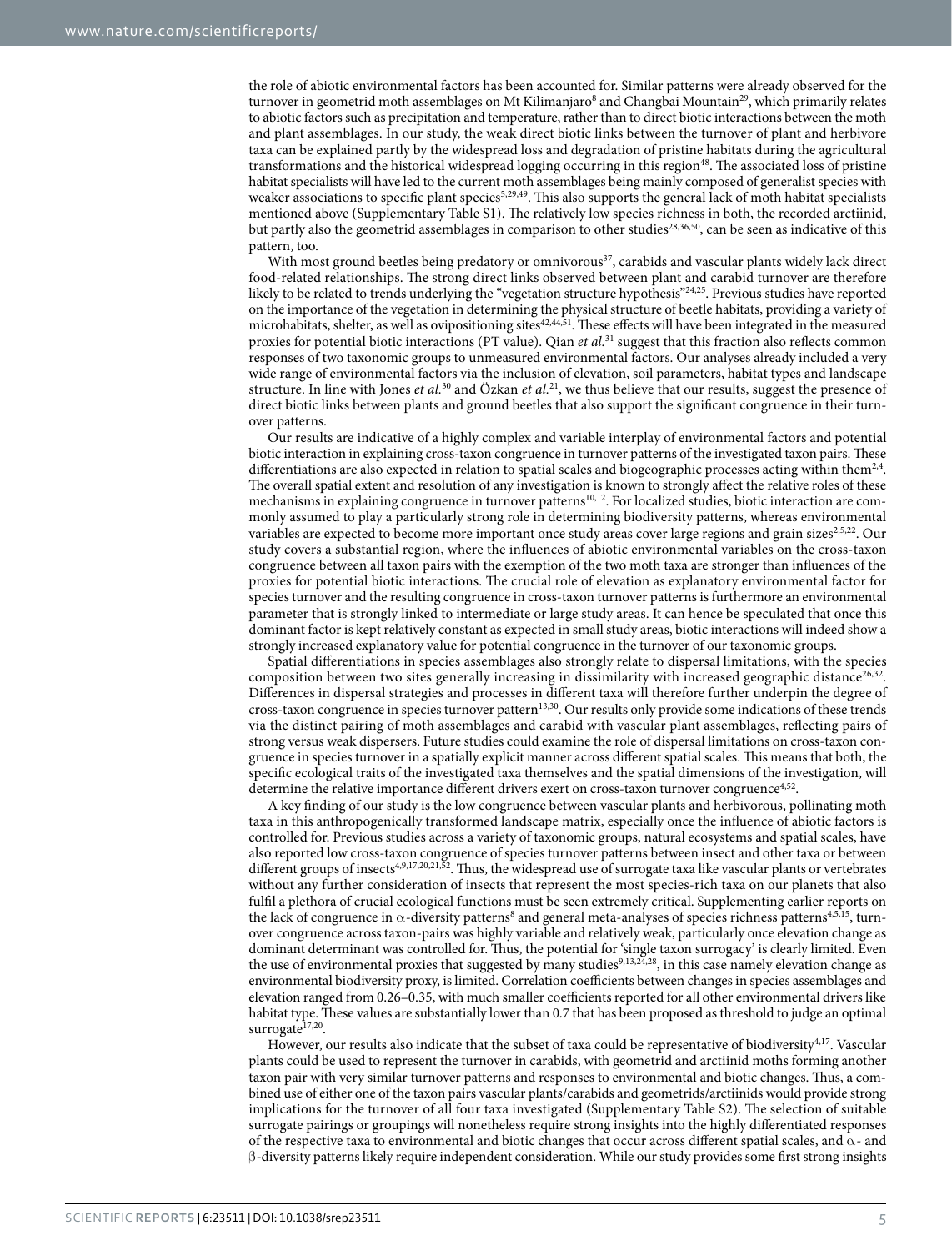in this respect, more research is clearly needed to allow a more meaningful analysis for example of the global hotspots for multi-taxon biodiversity and the main drivers of cross-taxon  $\alpha$ - and β-diversity patterns.

#### **Methods**

**Study sites and plot selection.** Our study was conducted at four distinct sites in our large study region (40°23′–41°12′ N, 114° 57′–115°57′ E) located within the mountain ranges between Beijing and the Inner Mongolian Plateau in northern China. The four study sites were located within the vicinity of four villages (Dayushu, Gaojiaying, Baiqi and Shizigou) situated at elevations of about 500m, 900m, 1400m and 1650m, and therefore covering substantial proportions of the regional elevation gradient. Three representative habitat types were subsequently selected at each site according to the prevailing management intensity, natural vegetation and farming regime (Supplementary Table S1 and Axmacher *et al.*[8](#page-7-0) for further details). Studied habitats included cultivated land, regularly plowed and cropped with maize, oat, potato or vegetables and regularly treated with pesticides and chemical fertilizers, fruit orchards intercropped with a variety of other crops and again commonly treated with pesticides and fertilizers, grassland where occasional intrusions from livestock occurred but where grazing was officially prohibited, and woodland that remained widely undisturbed apart from low-level collections of mushrooms and wild vegetables. These habitat types covered the main regional habitat types and anthropogenic disturbance gradients. At each selected habitat type, 4 plots measuring  $20 \text{ m} \times 20 \text{ m}$  were established, resulting in a total of 12 plots per study site.

**Recording of plants and insects.** We recorded the % cover of all vascular plant species in June and September 2007. Trees and shrubs were recorded on the entire plots, while herbaceous species were recorded at five  $2 \text{ m} \times 2 \text{ m}$  subplots located in the center and four corners of each plot.

Automatic light traps were used for moth sampling between May and October in both 2006 and 2007. These traps consisted of a 12 V-battery operated UV light tube (Sylvania black light-blue, F 15W/BLB-TB; Osram, Munich) placed above a plastic funnel leading into a plastic bucket. The weak light source allows targeted attrac-tion of moths from the direct vicinity of the trap<sup>[53](#page-8-2)</sup>. Moths on each plot were sampled twice per month during 6-day periods around the new moon from 19:00 to 23:00 to avoid the effect of strong moonlight. Ground beetles were sampled using pitfall traps over 6 day-periods every month between May and October in both 2006 and 2007. Eight pitfall traps were placed at a distance of 4m and 7m from the plot center along N–S and E–W facing diagonal lines intersecting in the centre of the plot. Pitfall traps were formed of cups 8 cm in diameter and 11.5 cm in depth that were partly filled with 75% alcohol to kill and preserve the specimens. Each trap was protected from rain by an aluminum roof positioned about 5 cm above the trap (see Axmacher *et al.*[8](#page-7-0) for further details).

**Recording of geographic coordinates and environmental parameters.** The exact latitude, longitude and elevation of each plot were established using maps and a Garmin GPS III. Differences in latitude and longitude between plots were subsequently transformed into geographic distances and treated separately, while changes in elevation were jointly considered with the other environmental parameters in the analysis. Five soil samples were randomly taken from the upper 20 cm of the mineral soil at each plot and then mixed. These samples were analyzed for their contents in SOM, total nitrogen, and soil pH (see Axmacher *et al.*<sup>[8](#page-7-0)</sup> for details). The soil texture was classified on a 1–5 scale reflecting increasing soil clay contents. The landscape was characterized using land-use mapping with differentiation of five cultivated land habitat types (maize, oat, vegetable and potato fields as well as orchards), three semi-natural habitats (woodland, bushland and grassland), and other habitats (including roads and buildings), whose extent was recorded in  $100 \text{ m} \times 100 \text{ m}$  quadrats centered on the individual plots. Fragstats 3.3[54](#page-8-3) was then used to calculate landscape metrics including the proportion of semi-natural land, the proportion of cultivated land and the Shannon-Wiener landscape diversity index based on these habitat types to characterize landscape heterogeneity.

**Data analysis.** Dissimilarities of species composition between sampling plots for each of the three insect taxa were calculated based on the Chord-Normalized Expected Species Shared (Gallagher's CNESS) index. This index is particularly tailored for cases where samples are incomplete, contain many rare species and are of different size and diversity<sup>50</sup>. The CNESS index can be adjusted to varying sample sizes by changing the sample-size parameter *m*. For the respective maximum common sample size (size of the smallest sample) which we used here, the index provides an overview of changes in the structure of the entire assemblage. To investigate changes in vascular plant assemblages where complete sampling can be assumed, a Sørensen dissimilarity matrix based on presence–absence data of all plant species per plot was calculated. All dissimilarity matrices were computed using COMPAH96[55,](#page-8-4) and we subsequently visualized the species composition differences between sites and habitats using NMDS computed in Statistica 6.0[56](#page-8-5). Euclidean distances were calculated to generate matrices representing geographic distances and changes in environmental parameters between plots. With the exception of pH, all environmental variables were log-transformed and then standardized using a z-transformation prior to the calculation of the Euclidean distances.

We tested the correlation between the dissimilarity matrices for each taxon and each environmental distance matrices using partial Mantel tests. When significant spatial correlationsin species turnover patterns were found across all four taxa (Supplementary Fig. S1), the geographic distance matrix was employed to control for the intrinsic spatial components of the community structure in the analysis. Spearman rank correlation formed the basis of the Mantel tests since assumptions for parametric tests were not always fulfilled. Since elevation, soil pH and SOM were strongly correlated ( $|r| > 0.7$ ) (Supplementary Table S3), we only used elevation in our analysis to represent these three parameters, hence avoiding distortions caused by multi-collinearit[y57.](#page-8-6) Similarly, we selected proportion of semi-natural land from the highly negatively correlated pair of it and the proportion of cultivated land.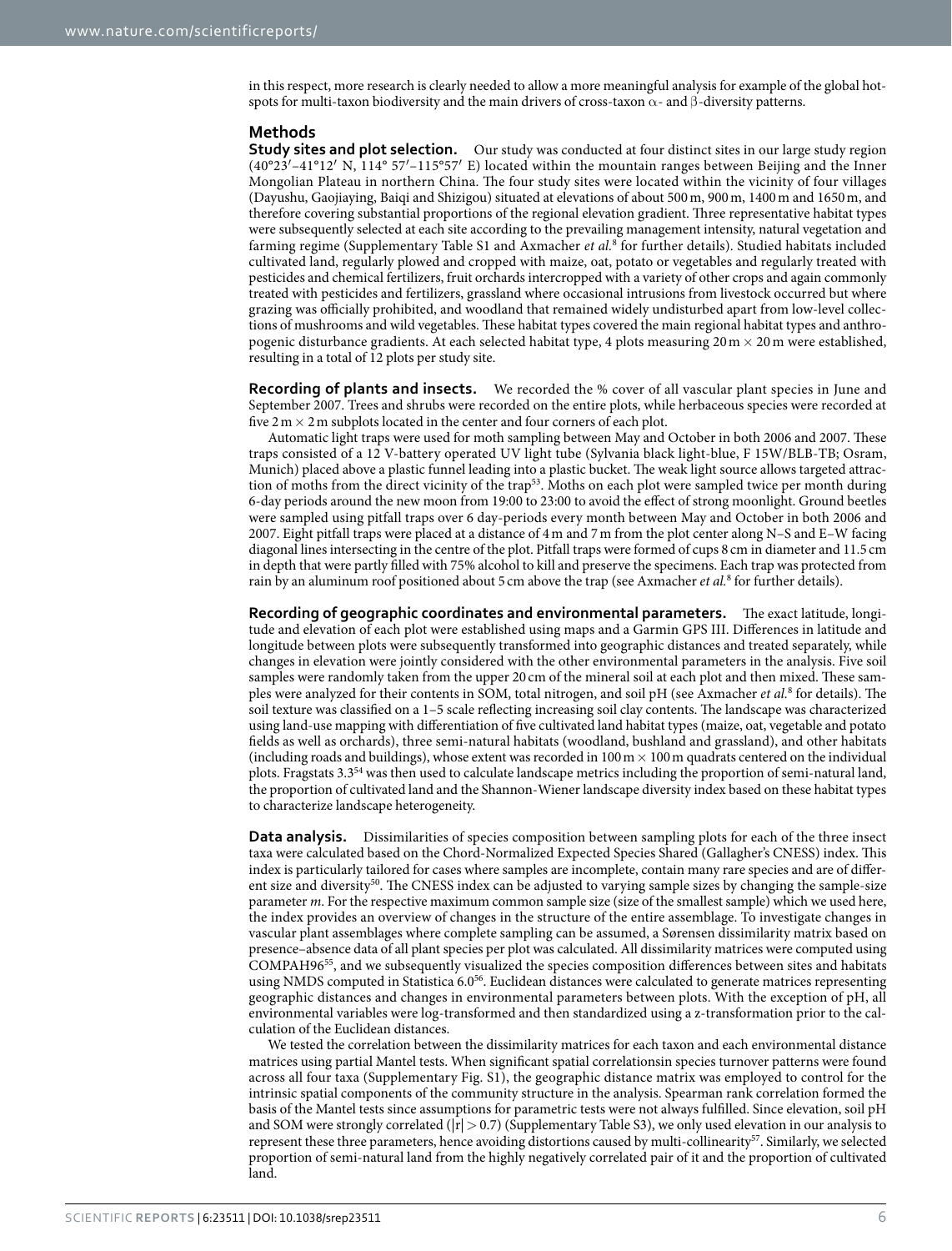

<span id="page-6-6"></span>

We finally used variation partitioning in a series of Multiple Regressions on distance matrices (MRMs) to quantify the proportion of variation in taxonomical dissimilarity between plots that can be explained by the dissimilarity matrix of another taxon, as well as by geographic and environmental distance<sup>58</sup>. The variation in taxonomical dissimilarities between pairs of plots was partitioned into eight fractions, based on unique or combined variations explained by these three matrices: (1) PT, pure variation explained by another taxonomical dissimilarity matrix, (2) PE, pure variation explained by environmental distances, (3) PG, pure variation explained by geographic distances, (4) CTE, combined variation explained by another taxonomical dissimilarity and environmental distances, (5) CTG, combined variation explained by another taxonomical dissimilarity and geographic distances, (6) CEG, combined variation explained by environmental and geographic distances, (7) CTGE, combined variation explained by all three matrices and (8) UV, unexplained variance [\(Fig. 2\)](#page-6-6).

We therefore adopted the procedure introduced by Jones *et al.*<sup>[58](#page-8-7)</sup>, with 7 MRMs computed for each taxon as dependent variable, and unique or combined contributions of cross-taxon matrix correlations with another taxon, geographic and environmental distances as independent variable(s) (Supplementary Table S4). In each respective analysis between pairings of the four taxa, the environmental distance matrix used was calculated by combining all environmental variables that yielded a significant independent matrix correlation with both taxa investigated in the Mantel test, and standardized each environmental variable to give each variable equal weight. The *R*<sup>2</sup>-values of each regressions analysis gave an indication of the explained variance by each fraction. As we focused on the cross-taxon congruence between pairs of taxa, only  $R_T^2$  as the quantitative congruence between two taxa was presented. This was formed by the three sections  $CTG + CTGE$  (congruence correlated with geographic distance), CTE (congruence correlated with remaining environmental distances) and PT (congruence not associated with geographic and environmental distances and hence related purely to proxies for potential biotic interactions).

All mantel tests and MRMs were calculated using the Ecodist-Package<sup>59</sup> in R 3.0.2<sup>60</sup>. We used Monte Carlo permutation tests with 1000 runs to establish the significance of Mantel test and MRM results.

#### **References**

- <span id="page-6-1"></span><span id="page-6-0"></span>1. Morlon, H., Kefi, S. & Martinez, N. D. Effects of trophic similarity on community composition. *Ecol. Lett.* **17,** 1495–1506 (2014). 2. Qian, H. & Kissling, W. D. Spatial scale and cross-taxon congruence of terrestrial vertebrate and vascular plant species richness in
	- China. *Ecology* **91,** 1172–1183 (2010).
- <span id="page-6-3"></span><span id="page-6-2"></span>3. Pearson, D. L. Selecting indicator taxa for the quantitative assessment of biodiversity. *Philos. T. R. Soc. B*. **345,** 75–79 (1994).
- 4. Westgate, M. J., Barton, P. S., Lane, P. W. & Lindenmayer, D. B. Global meta-analysis reveals low consistency of biodiversity congruence relationships. *Nat. Commun.* **5,** 3899 (2014).
- <span id="page-6-4"></span>5. Castagneyrol, B. & Jactel, H. Unraveling plant–animal diversity relationships: a meta-regression analysis. *Ecology* **93,** 2115–2124 (2012).
- <span id="page-6-5"></span>6. Gioria, M., Bacaro, G. & Feehan, J. Evaluating and interpreting cross-taxon congruence: potential pitfalls and solutions. *Acta. Oecol. –Int. J. Eco*. **37,** 187–194 (2011).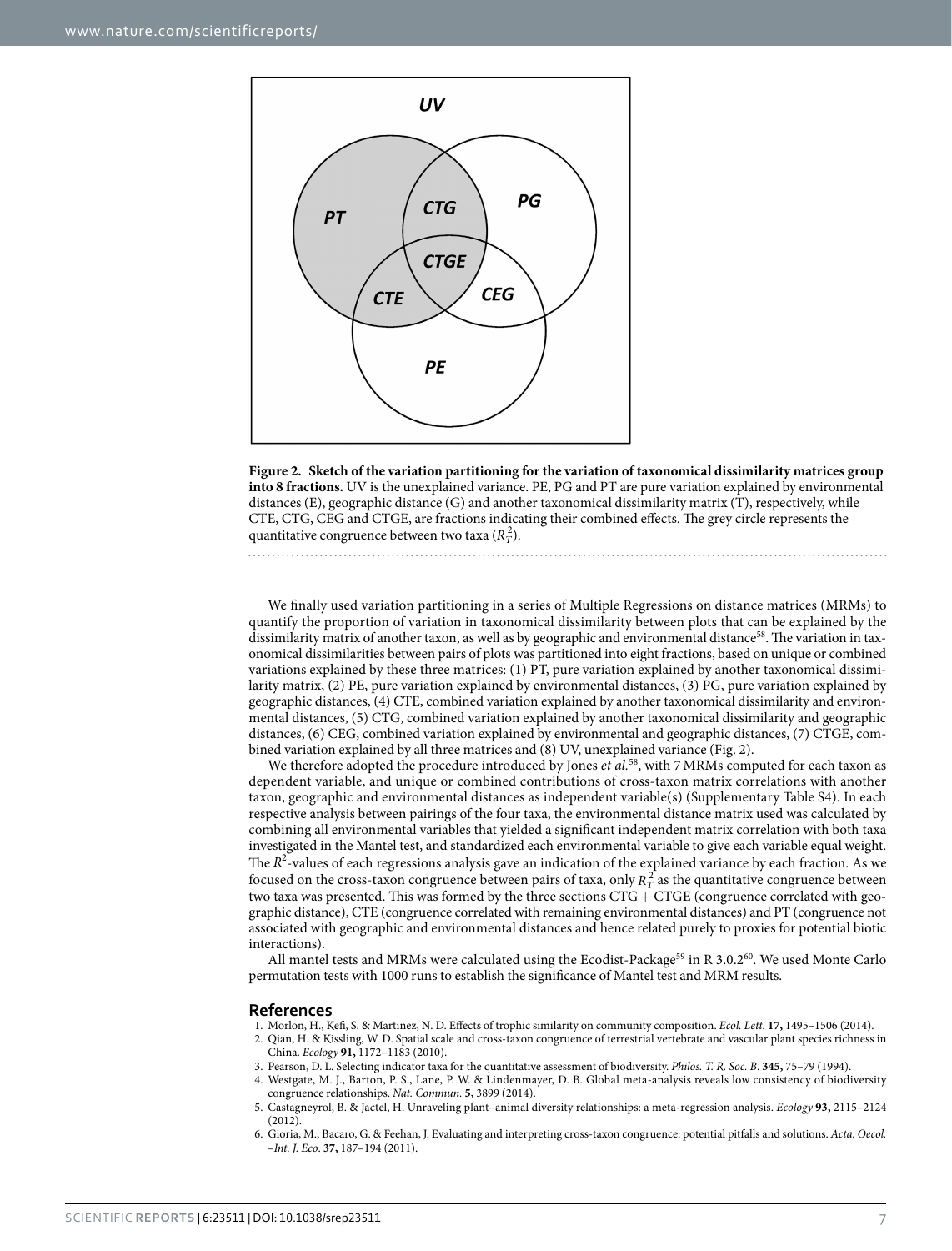- 7. Lewandowski, A. S., Noss, R. F. & Parsons, D. R. The effectiveness of surrogate taxa for the representation of biodiversity. *Conserv. Biol.* **24,** 1367–1377 (2010).
- <span id="page-7-0"></span>8. Axmacher, J. C., Liu, Y., Wang, C., Li, L. & Yu, Z. Spatial α-diversity patterns of diverse insect taxa in Northern China: Lessons for biodiversity conservation. *Biol. Conserv*. **144,** 2362–2368 (2011).
- <span id="page-7-1"></span>9. Oertli, S., Müller, A., Steiner, D., Breitenstein, A. & Dorn, S. Cross-taxon congruence of species diversity and community similarity among three insect taxa in a mosaic landscape. *Biol. Conserv*. **126,** 195–205 (2005).
- <span id="page-7-2"></span>10. Bae, M.-J. *et al.* Concordance of diatom, macroinvertebrate and fish assemblages in streams at nested spatial scales: Implications for ecological integrity. *Ecol. Indic.* **47,** 89–101 (2014).
- <span id="page-7-3"></span>11. Pinto, M. P., Diniz-Filho, J. A. F., Bini, L. M., Blamires, D. & Rangel, T. F. L. Biodiversity surrogate groups and conservation priority areas: birds of the Brazilian Cerrado. *Divers. Distrib*. **14,** 78–86 (2008).
- <span id="page-7-4"></span>12. Rooney, R. C. & Azeria, E. T. The strength of cross-taxon congruence in species composition varies with the size of regional species pools and the intensity of human disturbance. *J. Biogeogr.* **42,** 439–451 (2015).
- <span id="page-7-5"></span>13. Su, J. C., Debinski, D. M., Jakubauskas, M. E. & Kindscher, K. Beyond species richness: Community similarity as a measure of cross‐ taxon congruence for coarse‐filter conservation. *Conserv. Biol.* **18,** 167–173 (2004).
- 14. Soininen, J., Lennon, J. J. & Hillebrand, H. A multivariate analysis of beta diversity across organisms and environments. *Ecology* **88,** 2830–2838 (2007).
- <span id="page-7-6"></span>15. Wolters, V., Bengtsson, J. & Zaitsev, A. S. Relationship among the species richness of different taxa. *Ecology* **87,** 1886–1895 (2006).
- <span id="page-7-7"></span>16. Bagella, S., Gascón, S., Caria, M., Sala, J. & Boix, D. Cross-taxon congruence in Mediterranean temporary wetlands: vascular plants, crustaceans, and coleopterans. *Community Ecol.* **12,** 40–50 (2011).
- <span id="page-7-8"></span>17. Lovell, S., Hamer, M., Slotow, R. & Herbert, D. Assessment of congruency across invertebrate taxa and taxonomic levels to identify potential surrogates. *Biol. Conserv.* **139,** 113–125 (2007).
- <span id="page-7-9"></span>18. Beck, J., Pfiffner, L., Ballesteros-Mejia, L., Blick, T. & Luka, H. Revisiting the indicator problem: can three epigean arthropod taxa inform about each other's biodiversity? *Divers. Distrib.* **19,** 688–699(2013).
- <span id="page-7-10"></span>19. Guareschi, S. *et al.* Cross-taxon congruence in wetlands: Assessing the value of waterbirds as surrogates of macroinvertebrate biodiversity in Mediterranean Ramsar sites. *Ecol. Indic.* **49,** 204–215(2015).
- <span id="page-7-11"></span>20. Heino, J. Are indicator groups and cross-taxon congruence useful for predicting biodiversity in aquatic ecosystems? *Ecol. Indic.* **10,** 112–117 (2010).
- <span id="page-7-12"></span>21. Özkan, K. *et al.* Cross-taxon congruence in lake plankton largely independent of environmental gradients. *Ecology* **95,** 2778–2788 (2014).
- <span id="page-7-13"></span>22. Toranza, C. & Arim, M. Cross-taxon congruence and environmental conditions. *BMC Ecol.* **10,** 1–9 (2010).
- <span id="page-7-17"></span><span id="page-7-14"></span>23. Gaston, K. J. & Williams, P. H. In Biodiversity: a biology of numbers and difference (ed. Gaston, K. J.) 202–229 (Blackwell, 1996).
- 24. Jetz, W., Kreft, H., Ceballos, G. & Mutke, J. Global associations between terrestrial producer and vertebrate consumer diversity. *Proc. R. Soc. B-Biol. Sci*. **276,** 269–278 (2009).
- <span id="page-7-37"></span>25. Kissling, W. D. & Field, R. & Böhning‐Gaese, K. Spatial patterns of woody plant and bird diversity: functional relationships or environmental effects? *Global. Ecol. Biogeogr.* **17,** 327–339 (2008).
- <span id="page-7-15"></span>26. Bell, K. L., Heard, T. A., Manion, G., Ferrier, S. & Klinken, R. D. The role of geography and environment in species turnover: phytophagous arthropods on a Neotropical legume. *J. Biogeogr.* **40,** 1755–1766 (2013).
- <span id="page-7-16"></span>27. Kissling, W. D., Rahbek, C. & Böhning-Gaese, K. Food plant diversity as broad-scale determinant of avian frugivore richness. *Proc. R. Soc. B-Biol. Sci.* **274,** 799–808 (2007).
- <span id="page-7-18"></span>28. Axmacher, J. C. *et al.* Determinants of diversity in afrotropical herbivorous insects (Lepidoptera: Geometridae): plant diversity, vegetation structure or abiotic factors? *J. Biogeogr*. **36,** 337–349 (2009).
- <span id="page-7-19"></span>Zou, Y., Sang, W. & Axmacher, J. Resilience of insect assemblages to climate change in mature temperate mountain forests of NE China. *J. Insect. Conserv.* **19,** 1163–1172 (2015).
- <span id="page-7-20"></span>30. Jones, M. M. *et al.* Strong congruence in tree and fern community turnover in response to soils and climate in central Panama. *J. Ecol*. **101,** 506–516 (2013).
- <span id="page-7-21"></span>31. Qian, H. & Ricklefs, R. E. Disentangling the effects of geographic distance and environmental dissimilarity on global patterns of species turnover. *Global. Ecol. Biogeogr.* **21,** 341–351 (2012).
- <span id="page-7-23"></span><span id="page-7-22"></span>32. Soininen, J., McDonald, R. & Hillebrand, H. The distance decay of similarity in ecological communities. *Ecography* **30,** 3–12 (2007). 33. Maron, J. L., Baer, K. C. & Angert, A. L. Disentangling the drivers of context-dependent plant–animal interactions. *J. Ecol.* **102,**
- <span id="page-7-24"></span>1485–1496 (2014). 34. Gioria, M., Schaffers, A., Bacaro, G. & Feehan, J. The conservation value of farmland ponds: predicting water beetle assemblages
- <span id="page-7-25"></span>using vascular plants as a surrogate group. *Biol. Conserv.* **143,** 1125–1133 (2010). 35. Scherber, C. *et al.* Bottom-up effects of plant diversity on multitrophic interactions in a biodiversity experiment. *Nature* **468,** 553–556 (2010).
- <span id="page-7-26"></span>36. Hilt, N. & Fiedler, K. Diversity and composition of Arctiidae moth ensembles along a successional gradient in the Ecuadorian Andes. *Divers. Distrib*. **11,** 387–398 (2005).
- <span id="page-7-27"></span>37. Kromp, B. Carabid beetles in sustainable agriculture: a review on pest control efficacy, cultivation impacts and enhancement. *Agr. Ecosyst. Environ.* **74,** 187–228 (1999).
- <span id="page-7-28"></span>38. Welsh, R. C. in Species dispersal in agricultural habitats (eds Bunce, R. G. H. *et al.*) 203–218 (Belhaven, 1990).
- <span id="page-7-29"></span>39. Clough, Y. *et al.* Alpha and beta diversity of arthropods and plants in organically and conventionally managed wheat fields. *J. Appl. Ecol*. **44,** 804–812 (2007).
- <span id="page-7-31"></span><span id="page-7-30"></span>40. Lomolino, M. V. Elevation gradients of species-density: historical and prospective views. *Global. Ecol. Biogeogr.* **10,** 3–13 (2001).
- 41. Körner, C. The use of 'altitude'in ecological research. *Trends Ecol. Evol.* **22,** 569–574 (2007).
- <span id="page-7-32"></span>42. Liu, Y. *et al.* Effects of plant diversity, habitat and agricultural landscape structure on the functional diversity of carabid assemblages in the North China Plain. *Insect Conserv. Divers*. **8,** 163–176 (2015).
- <span id="page-7-33"></span>43. Aavik, T. & Liira, J. Quantifying the effect of organic farming, field boundary type and landscape structure on the vegetation of field boundaries. *Agr. Ecosyst. Environ.* **135,** 178–186 (2010).
- <span id="page-7-34"></span>44. Yanahan, A. & Taylor, S. Vegetative communities as indicators of ground beetle (Coleoptera: Carabidae) diversity. *Biodivers. Conserv.* **23,** 1591–1609 (2014).
- <span id="page-7-35"></span>45. Axmacher, J. C. *et al.* Diversity of geometrid moths (Lepidoptera: Geometridae) along an Afrotropical elevational rainforest transect. *Divers. Distrib.* **10,** 293–302 (2004).
- <span id="page-7-36"></span>46. Rzanny, M., Kuu, A. & Voigt, W. Bottom–up and top–down forces structuring consumer communities in an experimental grassland. *Oikos* **122,** 967–976 (2013).
- <span id="page-7-38"></span>47. Robinson, G. S., Ackery, P. R., Kitching, I. J., Beccaloni, G. W. & Hernández, L. M. HOSTS*-*a Database of the World's Lepidopteran Hostplants. (2010) Available at: <http://internt.nhm.ac.uk/jdsml/research-curation/projects/hostplants/>(Accessed: 01st october 2013).
- <span id="page-7-39"></span>48. Zhao, G. & Shao, G. Logging restrictions in China: a turning point for forest sustainability. *J. For*. **100,** 34–37 (2002).
- <span id="page-7-40"></span>49. Dyer, L. *et al.* Host specificity of Lepidoptera in tropical and temperate forests. *Nature* **448,** 696–699 (2007).
- <span id="page-7-41"></span>50. Brehm, G. & Fiedler, K. Ordinating tropical moth ensembles from an elevational gradient: a comparison of common methods. *J. Trop. Ecol.* **20,** 165–172 (2004).